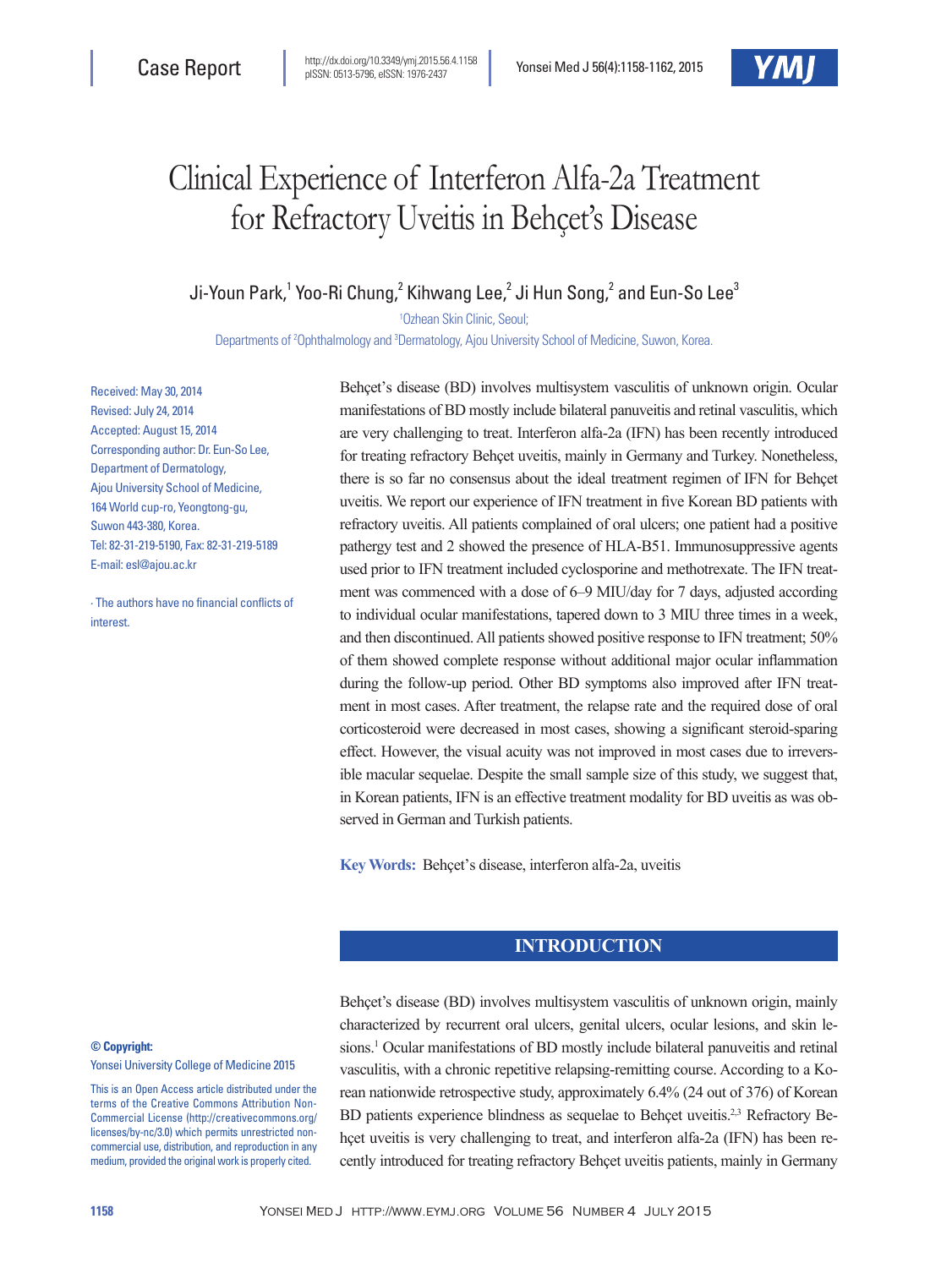| Table 1. The Clinical Characteristics and Treatment Efficacy of the Patients                                                                                                                    |                                                                                            |                                                     |                                                                        |                                                                                                                                                           |                                                      |
|-------------------------------------------------------------------------------------------------------------------------------------------------------------------------------------------------|--------------------------------------------------------------------------------------------|-----------------------------------------------------|------------------------------------------------------------------------|-----------------------------------------------------------------------------------------------------------------------------------------------------------|------------------------------------------------------|
|                                                                                                                                                                                                 | Case 1 (M/47)                                                                              | Case 2 (M/47)                                       | Case 3 (M/46)                                                          | Case 4 (M/42)                                                                                                                                             | Case 5 $(F/30)$                                      |
| <b>BD</b> manifestation                                                                                                                                                                         | ocular lesion, arthralgia<br>Orogenital ulcer, EN,                                         | ocular lesion, epididymitis<br>Orogenital ulcer, EN | Orogenital ulcer, ocular<br>lesion, arthralgia                         | Oral ulcer, ocular lesion                                                                                                                                 | Oral ulcer, EN, ocular lesion                        |
| First BD Sx                                                                                                                                                                                     | Oral ulcer, EN                                                                             | Oral ulcer                                          | Oral ulcer, ocular lesion                                              | Oral ulcer                                                                                                                                                | Oral ulcer, EN                                       |
| Age of BD onset                                                                                                                                                                                 | $29 \text{ yrs}$                                                                           | 33 yrs                                              | $30 \text{ yrs}$                                                       | 37 yrs                                                                                                                                                    | $26$ yrs                                             |
| HLA-B51                                                                                                                                                                                         | $\widehat{+}$                                                                              | $\widehat{+}$                                       | $\bigodot$                                                             | $\bigodot$                                                                                                                                                | $\bigcirc$                                           |
| Ocular diagnosis                                                                                                                                                                                | Retinal detachment (OS)<br>Retinal vasculitis (OS)<br>Macular hole (OU)<br>Panuveitis (OU) | Retinal vasculitis (OS)<br>Panuveitis (OU)          | Retinal detachment (OS)<br>Macular hole (OS)<br>Panuveitis (OU)        | Branch retinal vein occlusion (OS)<br>Retinal vasculitis (OS)<br>Macular edema (OU)<br>Panuveitis (OU)                                                    | Retinal vasculitis (OD)<br>Panuveitis (OD)           |
| Previous immunosuppressive<br>agents                                                                                                                                                            | Cyclosporine                                                                               | <b>Cyclosporine</b>                                 | Cyclosporine                                                           | Cyclosporine, methotrexate                                                                                                                                | Cyclosporine                                         |
| IFN Tx (before $\rightarrow$ after IFN)                                                                                                                                                         |                                                                                            |                                                     |                                                                        |                                                                                                                                                           |                                                      |
| Initial dosage                                                                                                                                                                                  | 6 MIU/day                                                                                  | 5 MIU/day                                           | 9 MIU/day                                                              | 6 MIU/day                                                                                                                                                 | 6 MIU/day                                            |
| Duration of Tx                                                                                                                                                                                  | $21$ wks                                                                                   | 34 wks                                              | $28$ wks                                                               | 24 wks                                                                                                                                                    | 42 wks                                               |
| Dose of oral corticosteroid 1-d 32 mg/d $\rightarrow$ 0 mg/d                                                                                                                                    |                                                                                            | $-d$ 24 mg/d $\rightarrow$ 0 mg/d                   | $1- d$ 24-8 mg/d $\rightarrow 0$ mg/d                                  | $p-160-20$ mg/d $\rightarrow$ 5 mg/d                                                                                                                      | $1 - d \cdot 48 - 24$ mg/d $\rightarrow$ 5 mg/d (pm) |
| Concurrent other Tx                                                                                                                                                                             | None                                                                                       | None                                                | None                                                                   | IVDI (Recurred inflammation<br>once during Tx)                                                                                                            | PSTI (recurred inflammation<br>once during $Tx$ )    |
| No. of ocular Sx relapses                                                                                                                                                                       | $1.27/yr \rightarrow 0/yr$                                                                 | $0.5/\text{yr} \rightarrow 1.5/\text{yr}$           | $0.93$ /yr $\rightarrow$ 0/yr                                          | $3.33/yr \rightarrow 1/yr$                                                                                                                                | $2.67$ /yr $\rightarrow$ 2/yr                        |
| Visual acuity (OD, OS)                                                                                                                                                                          | $\rightarrow$ FC/30 cm, 0.05<br>FC/2 m, FC/3 m                                             | $HM$ , HM $\rightarrow$ FC/50 cm, 0.2               | $\mathrm{LP}(\text{-}), \mathrm{LP}(\text{-}) \rightarrow \mathrm{ND}$ | $1.0, 0.1 \rightarrow 1.0, FC30 \text{ cm}$                                                                                                               | FC/30 cm, $1.0 \rightarrow 0.25-2$ , $1.0$           |
| Improvement of other<br>BD Sx after IFN Tx                                                                                                                                                      | arthralgia: none<br>Orogenital ulcer,<br>EN: decreased                                     | Oral ulcer, EN: decreased<br>Genital ulcer: none    | Oral ulcer, arthralgia:<br>Genital ulcer: none<br>decreased            | Oral ulcer: decreased                                                                                                                                     | No improvement                                       |
| Symptom-free period<br>after Tx                                                                                                                                                                 | 102 months                                                                                 | 3 months                                            | 1 month                                                                | 5 months                                                                                                                                                  | $1.5$ month                                          |
| Overall follow-up period<br>after Tx                                                                                                                                                            | 102 months                                                                                 | 74 months                                           | 91 months                                                              | 26 months                                                                                                                                                 | 12 months                                            |
| Adverse event                                                                                                                                                                                   | Flu-like Sx, myalgia, nausea                                                               | General weakness                                    | Flu-like Sx, myalgia,<br>nausea, diarrhea                              | Flu-like Sx, myalgia, hair loss                                                                                                                           | Flu-like Sx, nausea, vomiting                        |
| IFN response                                                                                                                                                                                    | g                                                                                          | $\widetilde{\mathbb{C}}$                            | B                                                                      | PR                                                                                                                                                        | PR                                                   |
| eye; OS, left eye; OU, both eyes; p-I, prednisolone; PR, partial response; PSTI, post subtenon triamcinolone injection; Sx, symptom; Tx, treatment; HLA, human leukocyte antigen; ND, not done. | BD, Behçet's disease; CR, complete response; EN, erythema nodosum;                         |                                                     |                                                                        | , FC, finger count; HM, hand motion; IFN, interferon alfa-2a; I-d, ledercort; LP, light perception; IVDI, intravitreal dexamethasone injection; OD, right |                                                      |

#### Interferon Alfa-2a for Refractory Behçet Uveitis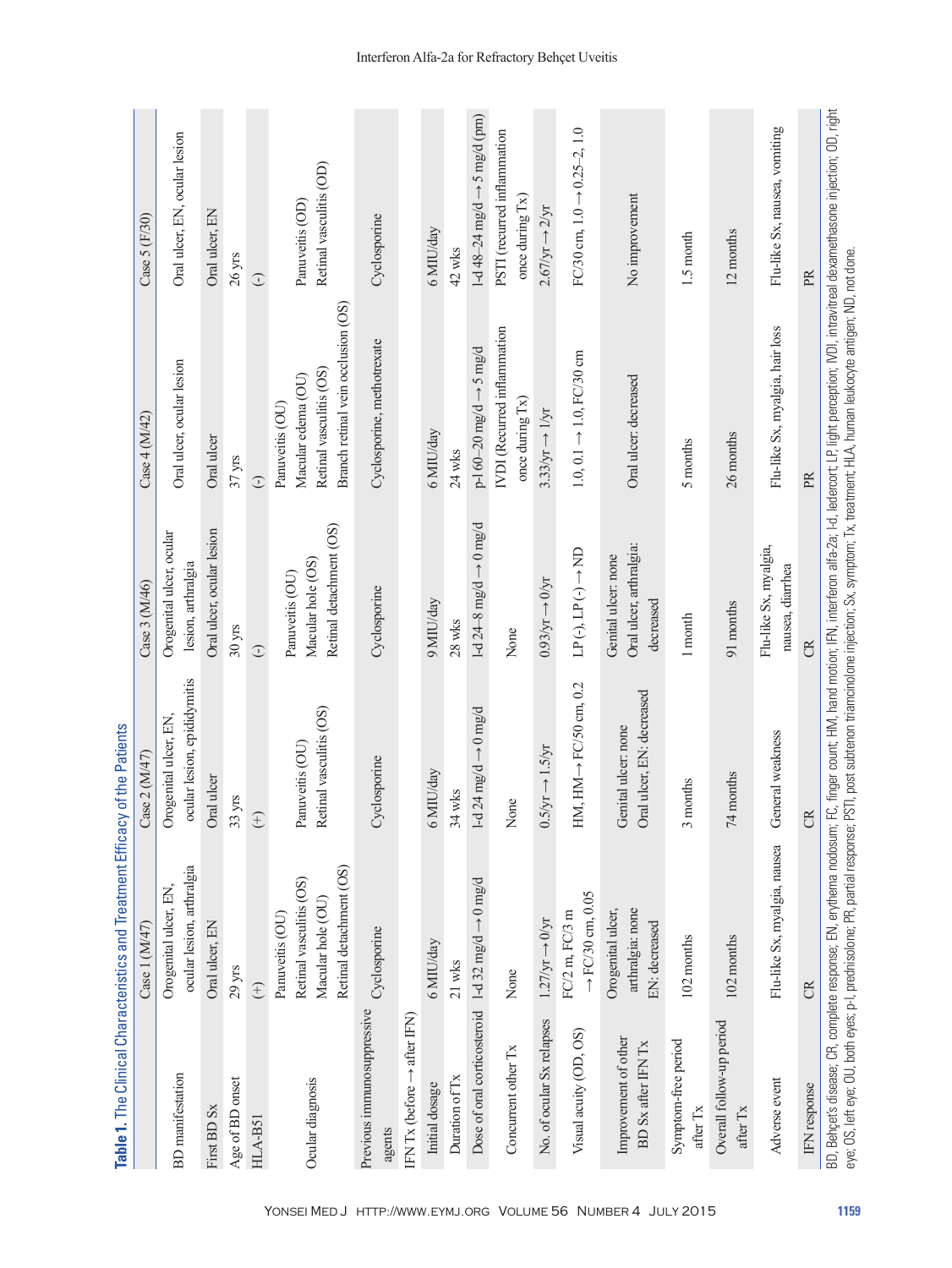and Turkey.4,5 However, there is no consensus regarding the ideal IFN treatment regimen for BD. In this study, we report our experience of the treatment with IFN in five Korean BD patients with refractory uveitis.

### **CASE REPORT**

From 1995 to 2014, five BD patients (4 men and 1 woman) were treated with IFN for refractory uveitis in our institute. This study was approved by the Institutional Review Board of Ajou University Hospital (AJIRB-MED-EXP-14-178). The clinical characteristics and treatment efficacy of each patient are summarized in Table 1. The age of patients ranged between 30 and 47 years, with BD manifesting at a mean age of 31.2 years (range: 26 to 37 years). All patients complained of oral ulcers; one patient (case 2) showed a positive pathergy test, and 2 patients showed the presence of HLA-B51. Immunosuppressive agents used prior to IFN treatment included cyclosporine and methotrexate.

The regimen for IFN treatment was as follows, using previously described dosing schedule:<sup>4</sup> IFN treatment was initiated with a dose of 6–9 MIU/day for 7 days, adjusted according to individual ocular manifestations, tapered down to 3 MIU three times in a week, and then discontinued (Fig. 1). During the first 7 days of IFN treatment, concomitant oral steroid (prednisolone 10 mg/d) was prescribed to each patient.4 Other immunosuppressive agents were discontinued when IFN was initiated. Acetaminophen was given on day 1‒3 in case of presenting flu-like symptom due to IFN. All patients showed positive response to IFN treatment (Table 1), and their ocular inflammations subsided during the ad-



The dosing schedule was adapted from previously described report.<sup>4</sup> **Fig. 1.** Flow chart for interferon alfa-2a (IFN) dosage. BD, Behçet's disease.



**Fig. 2.** Fundus photography and fluorescein angiography of one patient (Case 4) with Behçet uveitis. (A) Before vascular occlusion (at the 4-month followup): retinal vasculitis of the left eye. Fluorescein angiography (FA) shows diffuse leakage of fluorescein dye from the whole retinal vasculature and the optic disc. (B) Retinal vascular occlusion (before interferon alfa-2a treatment, at the 8-month follow-up): branch retinal vein occlusion with intraretinal edema of the left eye. FA shows blocked vascular filling at the inferotemporal venous branch. (C) After interferon alfa-2a treatment (at the 14-month follow-up): tortuous retinal vessels at the inferotemporal area, with improved retinal hemorrhage and edema. FA shows reperfusion; however, narrow inferotemporal venous branch with wide peripheral non-perfusion areas are also noted.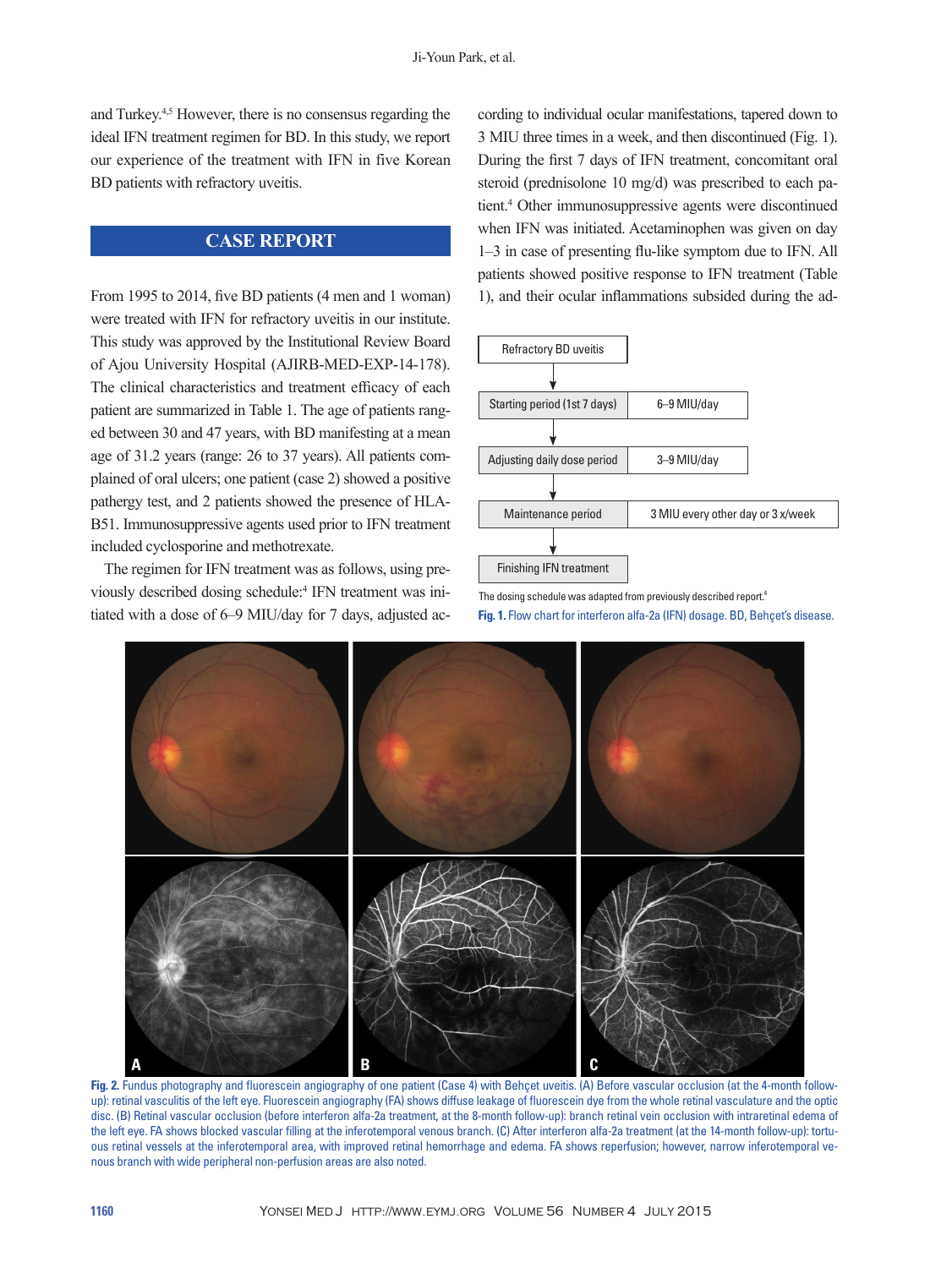justing period of the daily dose (Fig. 2). Other BD symptoms improved gradually in most cases, also later in the maintenance period. Sixty percent of patients showed complete response (CR) without additional major ocular inflammation observed during the follow-up period. Symptom-free period was defined as the time period until the next recurrence of the ocular inflammation. Case 2 and 3 presented mild ocular inflammation after 3 months and 1 month, respectively, from the end of IFN treatment, which was controlled with topical corticosteroid agent. Two patients (case 4 and 5) showed partial response, which was defined as at least one recurrence during IFN treatment period and/or the additional use of lowdose oral corticosteroid or other immunosuppressive agent after IFN treatment (Table 1). They also showed only minimal improvement of other BD symptoms compared with other patients who showed CR to IFN. Methotrexate, azathioprine, and oral corticosteroid were additionally used after finishing IFN treatment in case 5.

After IFN treatment, the relapse rate and the required dose of oral corticosteroids were decreased in most cases, showing a significant steroid-sparing effect. However, the visual acuity was not improved in most cases. Common adverse effects included flu-like symptoms and myalgia, which were observed in all cases, however, they were resolved within 1 to 2 weeks without discontinuing IFN treatment. Other observed adverse effects were gastrointestinal symptoms (nausea or vomiting) and hair loss, which are consistent with the previous findings.

#### **DISCUSSION**

IFN was first used for Behçet uveitis in 1994, and its excellent treatment efficacy has previously been reported.<sup>6,7</sup> The response rate has been shown to range from 80% to 90%, and IFN is considered effective for improving vitreous haze, retinal vasculitis, and macular edema.4,7,8

The mode of action of IFN in BD is obscure. It has been suggested that the immunomodulatory effect of IFN may be attributable to the reduction of HLA class I antigen expression on monocytes and the inhibition of the proliferation of natural killer and γδT cells, or an immunosuppressive effect that directly suppresses vasculitis.4,9

The beneficial effects of IFN treatment, as observed in this case series, include lower relapse rate, oral steroid-sparing effect, and simultaneous improvement of other systemic BD symptoms. In contrast to previous studies, however, the visual acuity was not dramatically improved in our patients, and we believe that irreversible macular sequelae, such as macular holes or retinal ischemia, was the cause of the unchanged or even worse final vision in some patients despite well-controlled ocular inflammation.

There is no consensus so far in terms of the dosing regimen, but it might be individualized depending on the severity of ocular inflammation. The range of duration of IFN use varies between 3 to 58 months according to previous studies.2,4,5,7,8 We have individualized the dose and duration of IFN according to patient's ocular inflammation, however, the duration of IFN seemed shorter compared with other reports. It might be speculated that the relative short duration of using IFN resulted in the partial responsiveness on two patients.

Despite the small sample size of this study, we suggest that IFN would be effective in the treatment of BD uveitis in Korean patients, and that also improves other BD symptoms additionally. However, considering the fact that irreversible macular sequalae result in severe visual impairment, one should consider to initiate IFN for the patient with refractory uveitis who shows no response to at least one immunosuppressive agent and co-existence of macular edema and/or retinal vasculitis.<sup>10</sup> Especially, in terms of macular edema, recurrent episode can lead to poor visual recovery. The earlier the intervention, the better visual acuity could be preserved. Further large scale study to investigate the ideal treatment starting time to prevent irreversible change would be needed.

In conclusion, IFN is effective and well-tolerated for Korean BD patients with refractory uveitis. Nevertheless, further randomized controlled trials are needed to compare the efficacy of IFN to that of other immunosuppressive agents.

#### **ACKNOWLEDGEMENTS**

This study was supported by a grant of the Korea Healthcare Technology R&D Project, Ministry of Health & Welfare, Republic of Korea (A080588).

#### **REFERENCES**

- 1. Sakane T, Takeno M, Suzuki N, Inaba G. Behçet's disease. N Engl J Med 1999;341:1284-91.
- 2. Bodaghi B, Gendron G, Wechsler B, Terrada C, Cassoux N, Huong du LT, et al. Efficacy of interferon alpha in the treatment of refractory and sight threatening uveitis: a retrospective monocentric study